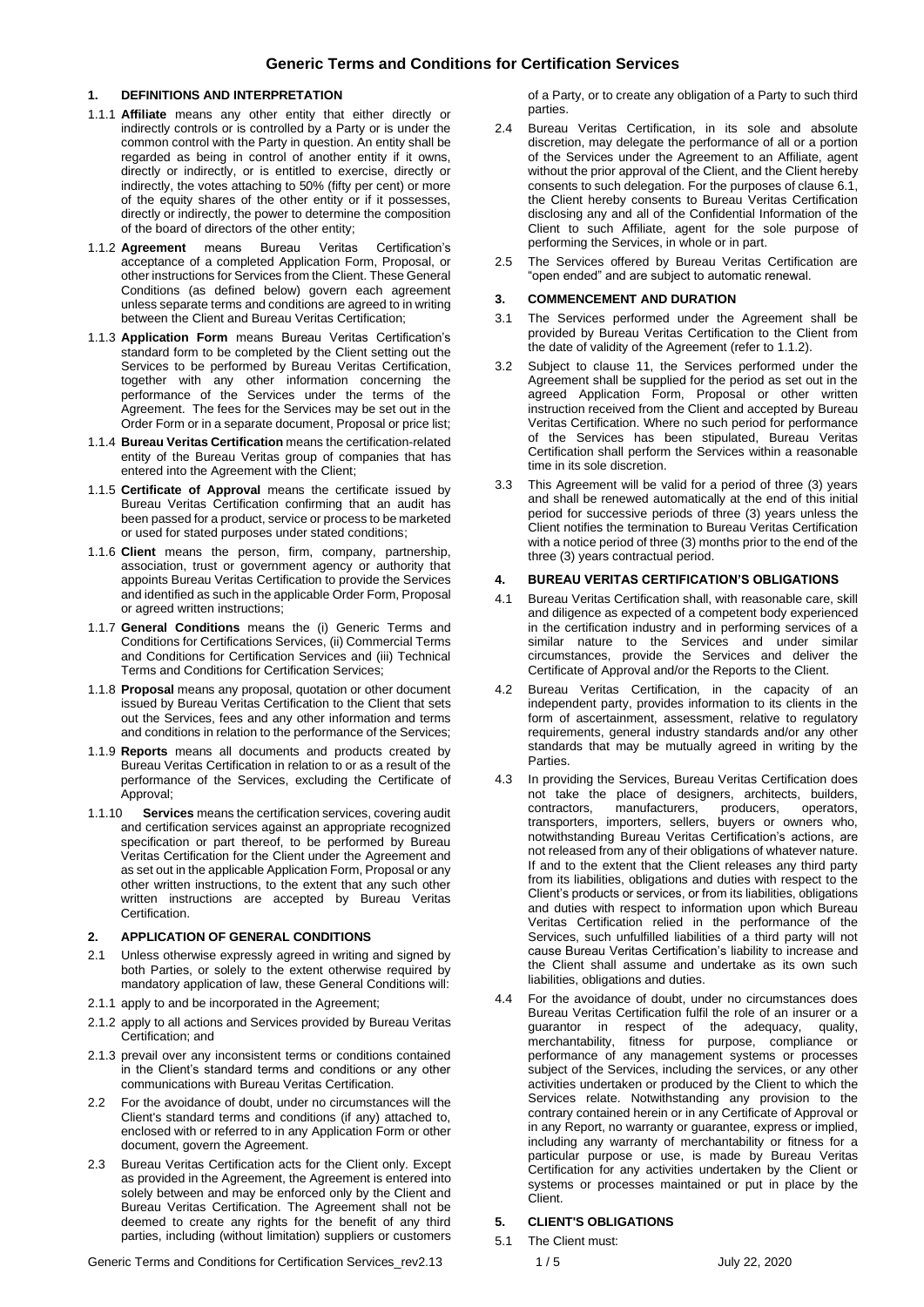# **Generic Terms and Conditions for Certification Services**

- 5.1.1 co-operate with Bureau Veritas Certification in all matters relating to the Services; In particular in case of remote audit, the Client and Bureau Veritas Certification define the suitable ICT means (Information and Communication Technology) to ensure an efficient conduct of the audit and an appropriate level of confidentiality;
- 5.1.2 provide, or cause its suppliers to provide, in a timely manner and at no charge, access and transportation to all necessary equipment, materials, facilities, documents, data, and personnel as required by Bureau Veritas Certification, its agents, and representatives, to perform the Services;
- 5.1.3 prepare and maintain the relevant premises and materials for the supply of the Services, including without limitation, identifying, monitoring, correcting or removing any actual or potentially hazardous conditions or materials from any of its premises before and during the supply of the Services;
- 5.1.4 adopt all necessary measures to ensure the safety and security of working conditions on site during performance of the Services and inform Bureau Veritas Certification without delay of all health and safety rules and regulations, any occurrence of a serious incident or breach of regulation necessitating the involvement of the competent regulatory authority and any other reasonable security requirements that apply at any of the relevant premises;
- 5.1.5 ensure that the Client's equipment is in good working order, under the Client's control and operation, suitable for the purposes for which it is used in relation to the Services and conforms to all relevant and applicable standards or requirements;
- 5.1.6 where necessary, obtain and maintain all necessary licences and consents and comply with all relevant legislation in relation to the Services and the use of the Client's equipment and facilities;
- 5.1.7 ensure that all documents, information and material made available by the Client to Bureau Veritas Certification under the Agreement do not and will not infringe, or constitute an infringement or misappropriation of, any patent, copyright, trademark, trade secret, licence or other intellectual property rights or proprietary rights of any third party; and
- 5.1.8 Ensure that such information is accurate in all material respects. Client Information shall be provided by the Client to Bureau Veritas Certification at least twenty (20) days before the agreed start date of each audit. Bureau Veritas Certification shall not be liable for any costs, charges or losses sustained or incurred by the Client arising directly or indirectly from any prevention or delay of the Agreement by the Client;
- 5.1.9 Take all necessary steps to eliminate or remedy any obstructions to or interruptions in the performance of the Services*.*
- 5.2 To the extent that Bureau Veritas Certification renders Services, the Client agrees that Bureau Veritas Certification does not owe any specific success but only such Services.
- 5.3 Bureau Veritas Certification reserves the right to unilaterally alter or extend the defined deadlines in the Agreement or postpone them if the Client fails to timeously provide Bureau Veritas Certification with the relevant Client Information.

### **6. CONFIDENTIALITY**

<span id="page-1-0"></span>6.1 Client Information means all codes, documents, instructions, manuals, measurements, specifications, requirements, and any other information and materials provided by the Client and necessary for Bureau Veritas Certification to perform the Services;

Confidential Information means all and any non-public information disclosed by one Party to the other Party, including (but not necessarily limited to) data, know-how, concepts, manuals, reports, specifications, trade secrets, trademarks, company logos, and any other business, commercial, financial, legal, marketing or technical information;

6.2 Each of the Parties shall not disclose or use for any purpose whatsoever any of the confidential knowledge or Confidential Information, which it may acquire or receive within the scope of the performance of the Agreement, without the prior written consent of the Party that disclosed the Confidential Information.

- 6.3 This confidentiality undertaking shall not apply to any information:
- 6.3.1 which is publicly available or becomes publicly available through no act of the receiving Party;
- 6.3.2 which was in the possession of the receiving Party prior to its disclosure;
- 6.3.3 which is disclosed to the receiving Party by a third party who did not acquire the information under an obligation of confidentiality;
- 6.3.4 which is independently developed or acquired by the receiving Party without use of or reference to Confidential Information received from the disclosing Party;
- 6.3.5 which is disclosed or is required to be disclosed in accordance with the requirements of law, any stock exchange regulation or any binding judgment, order or requirement of any court or other competent authority; or
- 6.3.6 which is disclosed to an Affiliate of the receiving Party on a need to know basis.
- 6.4 Each Party shall be responsible for ensuring that all persons to whom Confidential Information of the other Party is disclosed under the Agreement shall keep such information confidential and shall not disclose or divulge the same to any unauthorized person or entity, and shall assume full responsibility for any breach of said undertaking.
- 6.5 Notwithstanding the provision of clause 6, Bureau Veritas Certification reserves the right to refer to the Client, using its name and/or logo, whether internally and externally, orally or in writing, and on any communication support, for marketing and/or commercial purposes without the prior consent of the Client being required.
- 6.6 Notwithstanding the provision of clause 6, Bureau Veritas Certification reserves the right to use the Client's data for benchmarking and analysis purposes, being understood that any such use by Bureau Veritas Certification will be in compliance with the application regulation protecting personal data and the data would be anonymous.

### **7. INTELLECTUAL PROPERTY**

- 7.1 Intellectual Property means all patents, rights to inventions, utility models, copyright and related rights, trade marks, logos, service marks, trade dress, business and domain names, rights in trade dress or get-up, rights in goodwill or to sue for passing off, unfair competition rights, rights in designs, rights in computer software, database rights, topography rights, moral rights, rights in confidential information (including know-how and trade secrets), methods and protocols for Services, and any other intellectual property rights, in each case whether capable of registration, registered or unregistered and including all applications for and renewals, reversions or extensions of such rights, and all similar or equivalent rights or forms of protection in any part of the world.
- 7.2 Each Party exclusively owns all rights to its Intellectual Property whether created before or after the commencement date of the Agreement and whether or not associated with any Agreement between the Parties.
- 7.3 Neither Party shall contest the validity of the other Party's Intellectual Property rights nor take any action that might impair the value or goodwill associated with the Intellectual Property of the other Party or its Affiliates.
- 7.4 The names, service marks, trademarks and copyrights of Bureau Veritas Certification shall not be used by the Client except solely to the extent that the Client obtains the prior written approval of Bureau Veritas Certification and then only in the manner prescribed by Bureau Veritas Certification.
- 7.5 For the avoidance of doubt, nothing in the Certificate of Approval or in the Reports or any other writing shall convey to the Client any rights of ownership or license whatsoever to the Bureau Veritas Certification's Intellectual Property, its proprietary software, proprietary audit methods, training materials and best practices manual, protocols, Bureau Veritas Certification's name, logo, marks, or other trade dress or any other existing or future Intellectual Property rights or know-how developed and used by Bureau Veritas Certificate to perform the Services and to issue the Certificate of Approval and the Reports. Such Intellectual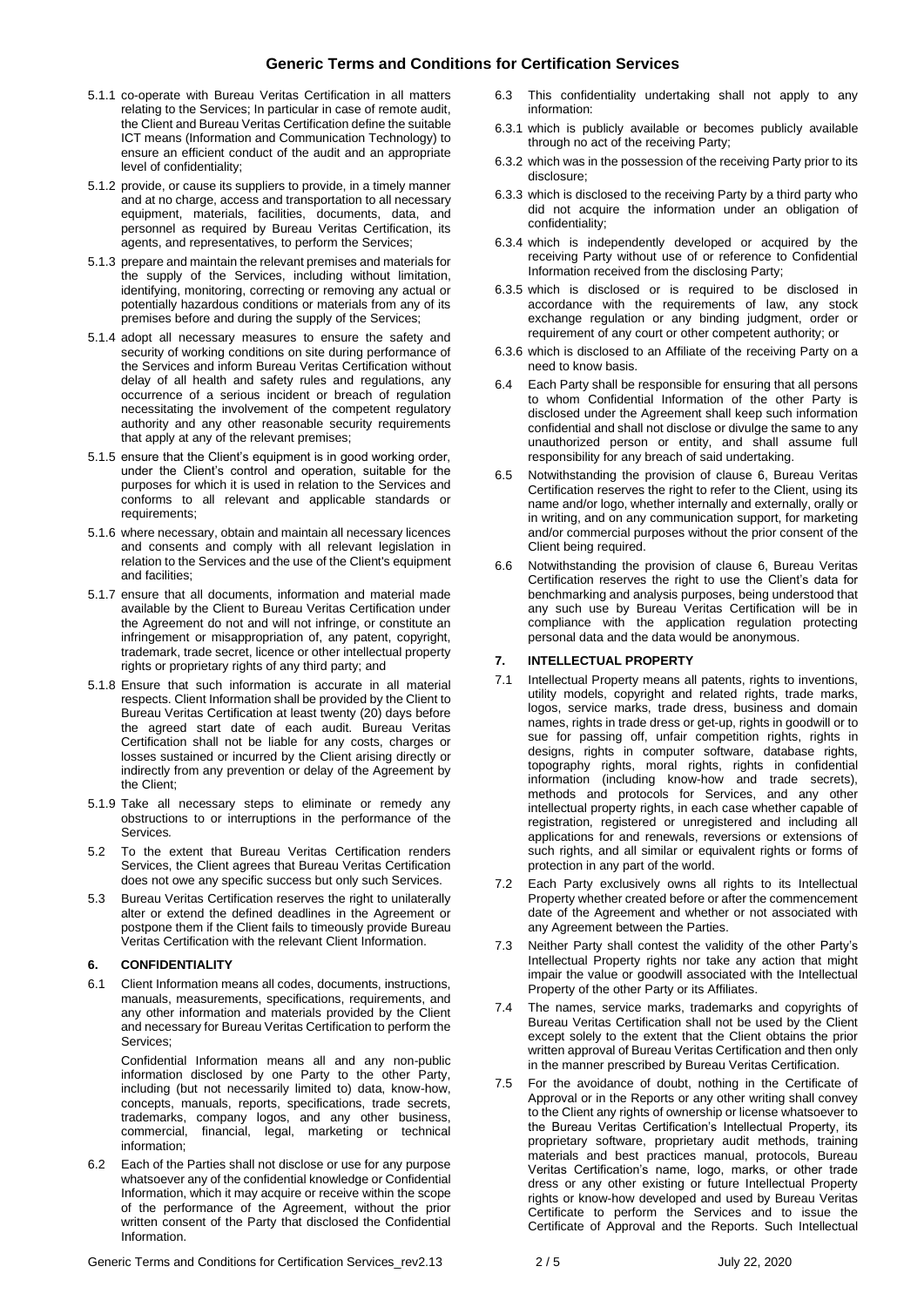Property rights shall remain the sole property of Bureau Veritas Certification.

## **8. DATA PROTECTION**

Both Parties undertake that they, their employees or any person acting on their behalf shall comply with all applicable laws and regulations, including all applicable national, state, and local privacy laws or regulations and in particular the EU General Data Protection Regulation 2016/679 of 27 April 2016 (Together "Data Protection Laws").

The Parties acknowledge that Bureau Veritas Certification may act as "Data Processor" (within the meaning set forth under the Data Protection Laws) when it collects and processes personal data on behalf of the Client, exclusively for the purposes of the performance of the Agreement, unless otherwise agreed upon by writing executed by both Parties.

Bureau Veritas Certification collects personal data indirectly, through the Client who provides Bureau Veritas Certification with its employees, contractors, business partners and/or clients' personal data. Both parties will provide each other with the appropriate information regarding data processing within the material scope of article 2 of the EU General Data Protection Regulation 2016/679.

The Client hereby accepts and commits to provide the data subjects with such information in a manner compliant with articles 13 and 14 of the EU General Data Protection Regulation 2016/679.

#### 8.1 Data Processing

Operations on personal data involve (the "Data Processing")

- the purpose(s) of the processing: the performance of the Agreement, including but not limited to, the provision of certification services and other services as requested by the Client.
- the categories of personal data involved (the "Personal Data"): personal data relating to the identity of the data subjects and to their professional life.
- the duration of the data processing, which is equal to the duration of the Agreement, may be extended for the validity of the certificate (up to five years from issuance depending on applicable standards), and may be archived for cross-examination purposes up to an additional five years and/or for evidence purposes up to the expiration of applicable statutes of limitations.
- the categories of data subjects concerned: employees, contractors, business partners and/or clients of the Client.

In this respect, the Parties shall cooperate at any time and in a diligent manner to formalize all documentation required for the Data Processing, notably in order to justify their compliance with Data Protection Laws and this Article (Data Protection), in particular in the event of audits and investigations carried out by the Client, or any third-party acting on its behalf, or any competent data protection authority.

## 8.2 Data Processor's obligations

Bureau Veritas Certification will:

- inform promptly the Client of any circumstances entailing an incapacity of Bureau Veritas Certification to comply with Data Protection Laws or to provide the Services in compliance with Data Protection Laws, in which case, Bureau Veritas Certification and the Client will cooperate in good faith to resolve the issue, in particular to identify the impact of such circumstances on the Services and to determine the changes to the Agreement or to the Services that may be required. In this respect, should the Parties fail to reach an agreement to resolve the issue, the Client shall be entitled to terminate this Agreement in accordance with its terms and conditions;
- process personal data in accordance with the documented instructions of the Client. This Agreement constitutes the Client's complete and final instructions for the Data Processing. The Client guarantees that the instructions given comply with the Data Protection Laws and may allow the effective execution by Bureau Veritas

Certification of its Services under this Agreement. If Bureau Veritas Certification considers that an instruction from the Client constitutes a violation of the Data Protection Laws, it shall inform the Client accordingly;

- assist the Client in carrying out data protection impact assessments and for Client's prior consultations of the competent data protection authority;
- cooperate with the Client to enable it to fulfil its obligations pertaining to data subjects seeking to exercise their rights as set forth by Data Protection Laws;
- at the discretion and upon instruction of the Client, delete all Personal Data or return them to the Client, and destroy existing copies, except as required by applicable laws;
- communicate, upon request, to the Client the name and contact details of its data protection officer, as the case may be, if it has designated one in accordance with Article 37 of the EU General Data Protection Regulation 2016/679 of 27 April 2016.

#### 8.3 Confidentiality measures

Bureau Veritas Certification will keep all personal data confidential and in particular:

- has implemented or will implement adequate access right procedures to govern accesses to personal data;
- undertakes that only persons with a need-to-know for the purpose of providing the Services will be able to access to personal data, that such persons are bound by legal or contractual obligations of confidentiality, and that such persons do not process the personal data except on instructions from the Client, unless he or she is required to do so by European or applicable law.

### 8.4 Security measures

Bureau Veritas Certification will preserve the security of Personal Data, and in particular:

- has implemented and/or will implement for the Services adequate technical and organizational measures to preserve the security of personal data, adapted to the Data Processing involved by the Services and take into account industry standards and the costs related to their implementation, the risks presented by the processing and the nature of the data to be protected;
- will notify the Client as soon as it is aware of (i) any breach of the security of personal data (ii) all related information necessary to enable the Client to comply with its obligations of notification to the competent data protection authority and eventually to the data subjects within the statutory delays, documenting the breach;

#### 8.5 Sub-processing and cross-border transfers

The Client hereby expressly agrees that Bureau Veritas Certification may entrust another processor (hereinafter the "Sub-Processor") with all or part of the operations involved by the Data Processing, and that Bureau Veritas Certification may transfer personal data outside the European Economic Area or countries recognized by the European Commission as providing an adequate level of protection to perform the Services.

In addition, Bureau Veritas Certification undertakes that:

- the Sub-Processor will be bound by equivalent contractual obligations as those set forth in clause Data Protection,
- it has entered into a personal data transfer contract established on the basis of the European Commission standard contractual clauses with the data importer, prior to any international transfer of personal data;
- it will remain fully liable for any breach of this Article (Data Protection) and/or Data Protection Law committed by the Sub-Processor in the framework on the Services
- Client acknowledges and agrees that Bureau Veritas Certification may transfer audit reports to accreditation bodies and/or scheme owners in order to comply with applicable legal or regulatory requirements, such audit reports including personal data of Client's employees, contractors, business partners and/or clients.

### **9. LIMITATION OF LIABILITY**

Generic Terms and Conditions for Certification Services\_rev2.13 3/5 July 22, 2020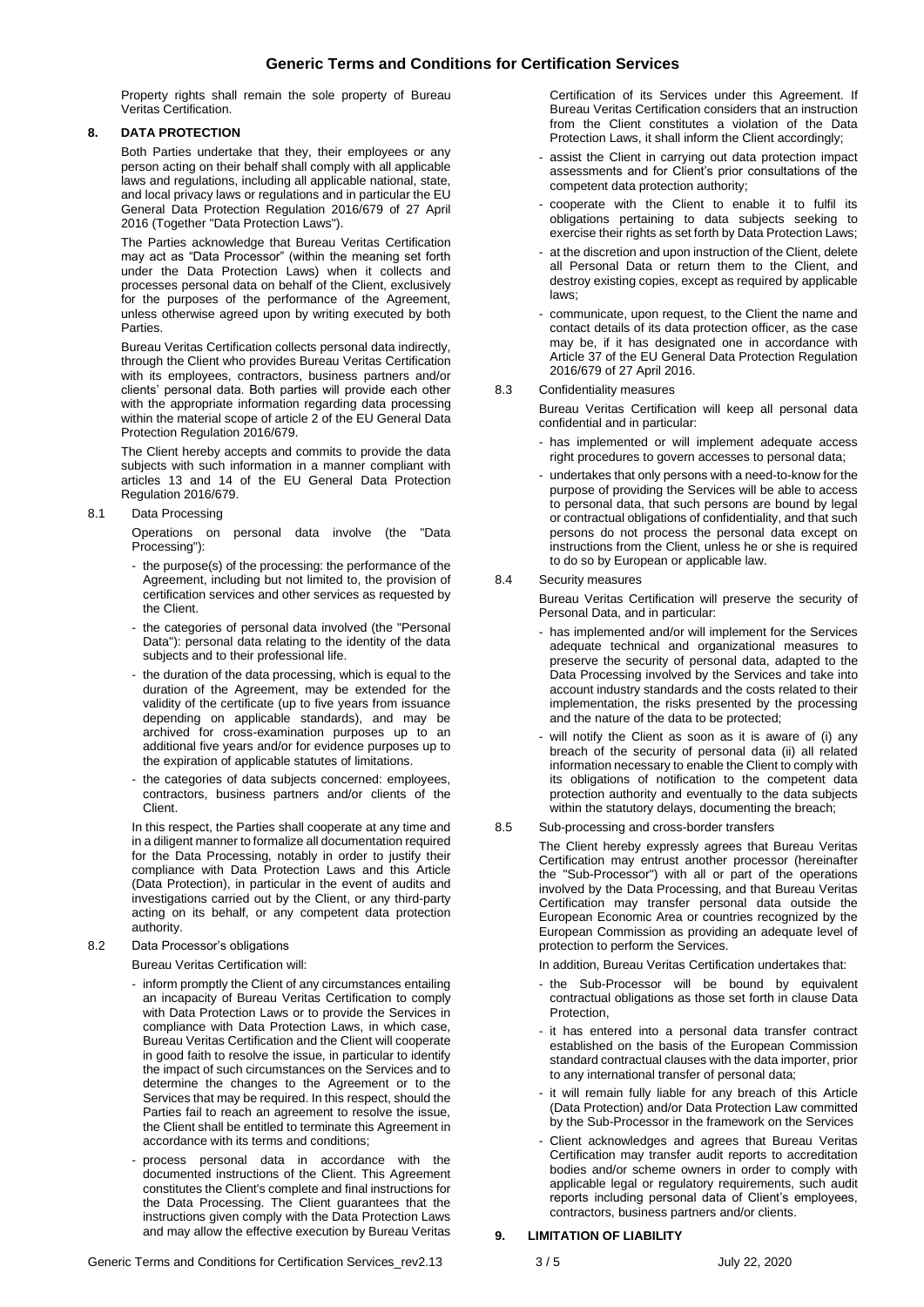# **Generic Terms and Conditions for Certification Services**

- <span id="page-3-0"></span>9.1 This clause sets out the entire liability of Bureau Veritas Certification (including any liability for the acts or omissions of its Affiliates, and their respective employees, directors, officers, agents, subcontractors), to the Client in respect of the Services, the Certificate of Approval and/or the Reports, any breach of the Agreement, any use made by the Client of the Services, the Certificate of Approval and/or the Reports or any part thereof, and any representations, misrepresentations, statements or tortious acts or omissions (including negligence) arising under or in connection with the Agreement.
- 9.2 Except as set out in clause 9.3 neither Party shall be liable to the other Party in any circumstances whatsoever for:

(i) loss of business, or loss of use or loss of profit, loss of data, loss of earnings, loss of production, loss of value, decrease in earnings from any goods or property, loss of financial advantage, business interruption or downtime; or (ii) depletion of goodwill and/or similar losses; or

(iii) loss of contract; or

(iv) any special, indirect, consequential or pure economic loss, costs, damages, charges or expenses; and

9.3 Nothing in these General Conditions limits or excludes the liability of either Party:

> (i) for death or personal injury resulting from negligence; or (ii) for any damage or liability incurred by either Party as a result of fraud or fraudulent misrepresentation by the other Party; or

> (iii) for any other loss which by law cannot be excluded or limited.

- 9.4 Without prejudice to clause [9.1](#page-3-0) or 9.3, the total aggregate liability of Bureau Veritas Certification and its Affiliates, and their respective employees, directors, officers and agents, in contract, tort (including, but not limited to, negligence, gross negligence or breach of statutory duty), misrepresentation, restitution or otherwise arising in any manner in connection with or related to the Services, the Certificate of Approval, the Reports and the performance, or contemplated performance, of the Agreement shall be limited to the amount of fees paid or payable by the Client to Bureau Veritas Certification in respect of the Services that give rise to Bureau Veritas Certification's liability to the Client.
- 9.5 The Client hereby indemnifies Bureau Veritas Certification and its Affiliates, and their respective employees, directors, officers, and agents, and holds them harmless against all and any claims, damages, expenses, liabilities, losses costs and/or expenses (including legal fees) of any nature whatsoever (including, but not limited to, negligence and gross negligence) arising from:
- 9.5.1 any act, omission, default, breach of contract or negligence of the Client, its agents or employees;
- 9.5.2 any claim by a third party in connection with the Services, Certificate of Approval and/or the Reports, including, without being limited to, where a Certificate of Approval and/or the Report is disclosed in full or in part to the third party with the consent of Bureau Veritas Certification;

#### **10. FORCE MAJEURE**

For the purpose of this clause "**Force Majeure**" shall mean any event or circumstance, the occurrence of which is beyond the reasonable control of the claiming Party, which inability could not have been prevented or overcome by the claiming Party exercising reasonable foresight, planning and implementation, including (without limitation):

Are considered as Force majeure, any compelling, insuperable and unpredictable event and independent of the will of one, or other of the Parties resulting in the impossibility to achieve or continue the Services.

- <span id="page-3-1"></span>10.1 If, as a result of Force Majeure, a Party is rendered unable, wholly or in part, to carry out its obligations under the Agreement (other than the obligation to make payments of sums due to the other Party):
- 10.1.1 The Force Majeure shall be immediately notified by the Claiming Party to the other in writing causes, and in demonstrating the diligence used to remove or mitigate the effects of such Force Majeure;
- 10.1.2 The obligations under the Agreement shall be suspended until the cessation of the Force Majeure, which shall be notified in writing, in order to perform the Service.
- 10.2 Neither Party shall be liable for any loss or damage resulting from any delay or failure in performance of its obligations hereunder resulting directly or indirectly from an event of Force Majeure.
- 10.3 If the disability continues for a continuous period of more than 15 (fifteen) days from the date the claiming Party gave written notice under clause [10.1,](#page-3-1) then either Party shall be entitled (but not obliged) to terminate this Agreement, or any part thereof, immediately on written notice to the other Party and, subject to the provisions of this Agreement, neither Party shall have a claim against the other Party as a result of such termination.

#### **11. TERMINATION**

- 11.1 Bureau Veritas Certification may terminate the Agreement at any time and for any reason, without incurring any liability to the Client, by giving a minimum of 30 (thirty) days' written notice to the Client, or such other period as may be reasonable in Bureau Veritas Certification's sole opinion in the circumstances.
- 11.2 Without prejudice to any other rights or remedies which the Parties may have, either Party may terminate the Agreement, without liability to the other Party, immediately on written notice to the other Party if the other Party:
- 11.2.1 fails to pay any amount due under the Agreement on the due date for payment and remains in default for 10 (ten) days after being notified in writing to make such payment;
- 11.2.2 commits a material breach of the Agreement and (if such breach is capable of being remedied) fails to remedy such breach within 10 (ten) days after being notified in writing of the breach;
- 11.2.3 repeatedly breaches any of the terms of the Agreement in such a manner as to reasonably justify the opinion that its conduct is inconsistent with it having the intention or ability to give effect to the terms of the Agreement;
- 11.2.4 becomes unable to pay its debts as and when they become due;
- 11.2.5 becomes insolvent or enters receivership (for financial or other reasons) or judicial management, or commences insolvency or business rescue proceedings;
- 11.2.6 assigns or transfers any right or obligations under the Agreement, other than as authorised under this Agreement;
- 11.2.7 suspends or ceases, or threatens to suspend or cease, all or a substantial part of its business.
- 11.3 On termination of the Agreement for any reason:
- 11.3.1 the Client shall immediately pay to Bureau Veritas Certification all of Bureau Veritas Certification's outstanding unpaid invoices (which shall become immediately due and payable) and interest, if any, on any outstanding sums and, in respect of Services supplied but for which no invoice has been submitted, Bureau Veritas Certification may submit an invoice, which shall be payable by the Client immediately on receipt thereof;
- 11.3.2 the accrued rights and liabilities of the Parties as at the termination and the continuation of any provision of the Agreement expressly stated to survive or implicitly surviving the termination, shall not be affected.
- 11.4 On termination of the Agreement (however arising), clauses related to confidentiality, intellectual property, data protection, governing law and jurisdiction shall survive and continue in full force and effect.

### **12. WAIVER**

A waiver of any right under the Agreement is only effective if it is in writing and it applies only to the circumstances for which it is given. No failure or delay by a Party in exercising any right or remedy under the Agreement or by law shall constitute a waiver of that (or any other) right or remedy, nor preclude or restrict its further exercise. No single or partial exercise of such right or remedy shall preclude or restrict the further exercise of that (or any other) right or remedy.

### **13. ASSIGNMENT**